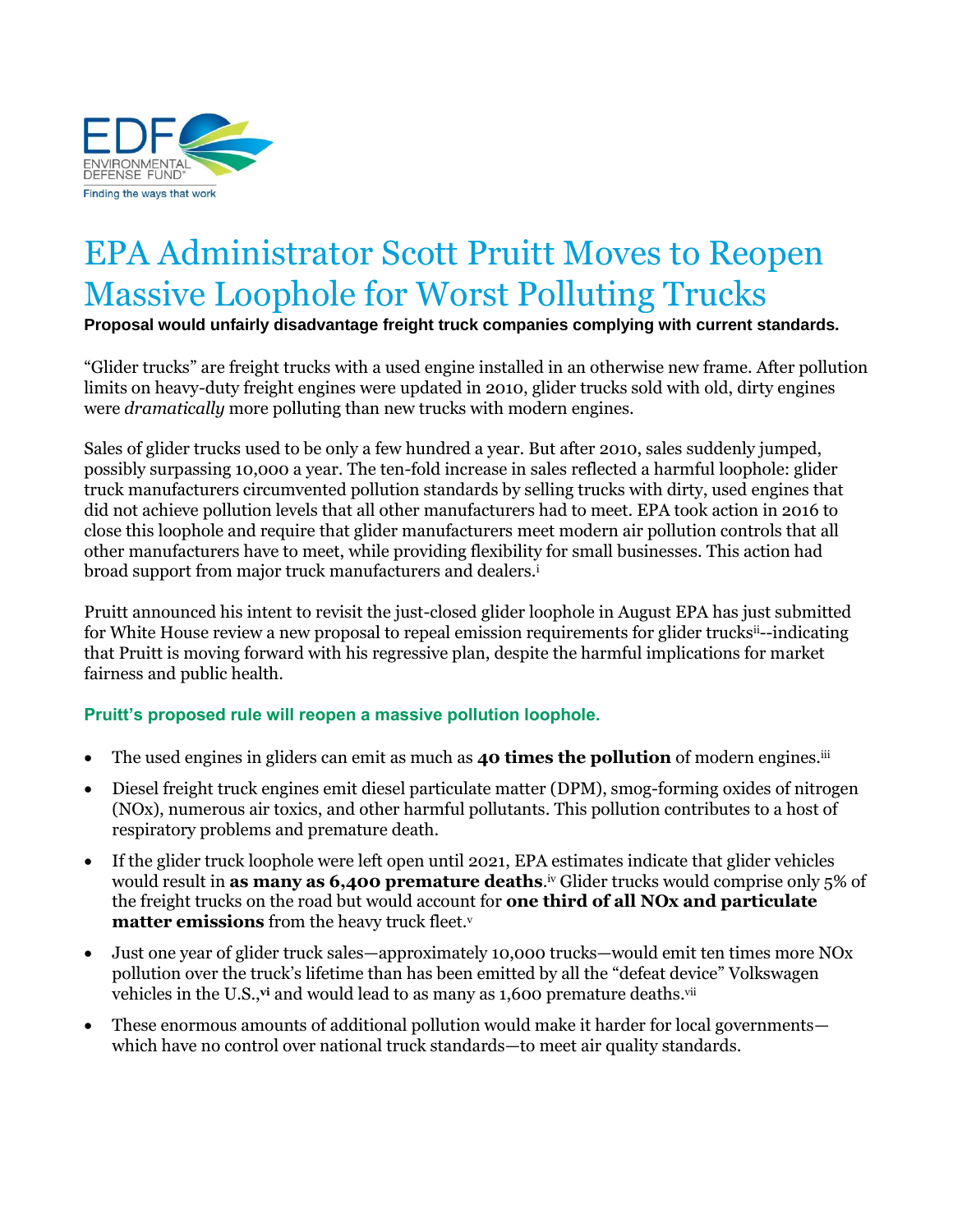#### **The current law does not limit glider truck production, it merely closes the glider truck loophole by ending the unrestricted installation of highly polluting engines.**

- Under the current Clean Trucks Standards, finalized in 2016, engines used in glider trucks must meet NOx and PM pollution standards corresponding to the glider truck's year of assembly. Older engines may still be installed so long as they are retrofitted to meet modern pollution standards.<sup>viii</sup>
- The standards also allow for several flexibilities to accommodate the traditional use of gliders (e.g. engine salvage). Small businesses may build glider trucks with pre-2010 engines equal to the number they produced in any one year between 2010 or 2014, or 300 gliders, whichever is less.<sup>ix</sup>
- Small fleets and individuals looking for less expensive trucks can still purchase glider vehicles with older engines that meet applicable pollution standards.
- America's largest glider manufacturer, Fitzgerald Glider Kits, agreed that the glider industry would "remain viable and intact" after closure of this loophole.x

## **Nonetheless, Pruitt is moving to reopen the glider loophole.**

- On Aug. 17, 2017, Pruitt announced his decision to revisit the glider truck provisions. $x^{i}$
- The Administration has been pressured by glider vehicle manufacturers to repeal the protective provisions. These few companies want to be able to produce an unlimited number of dirty trucks for profit.
- Capitulating to glider industry pressure, Pruitt has now moved ahead with a proposed repeal of the glider truck provisions in the 2016 Clean Trucks Standards.

## **Reopening the glider truck loophole will undermine a level playing field.**

- Glider vehicles with old, dirty engines have an unfair competitive advantage over trucks that achieve clean air safeguards.
- Freight truck leaders invested in and now sell cleaner freight trucks and engines. Reopening the glider loophole could put their prudent investments—and their employees' jobs—at risk.
- Many of these companies publicly supported the glider provisions in the 2016 Clean Trucks Standards, including Cummins, Navistar, Nuss Truck and Equipment, Truck Country, GATR Truck Center, Worldwide Equipment Enterprises, and Volvo.
- For example, Nuss Truck and Equipment noted that "Dealers such as ours have been subject to a growing unfair competition from this rapidly expanding market of non-compliant vehicles" and that "The original intent of selling gilder kits has moved from a rebuilding mechanism to now mainly evading diesel emissions EPA mandates."xii Nuss concluded that "The rapidly expanding gliderbased vehicle market is seriously undermining the significant gains EPA, NHTSA, and the heavyduty vehicle industry have made to reduce criteria and greenhouse gas emissions, reduce fuel consumption, and improve roadway safety."
- More excerpts from the public comments of leading freight truck providers are included below.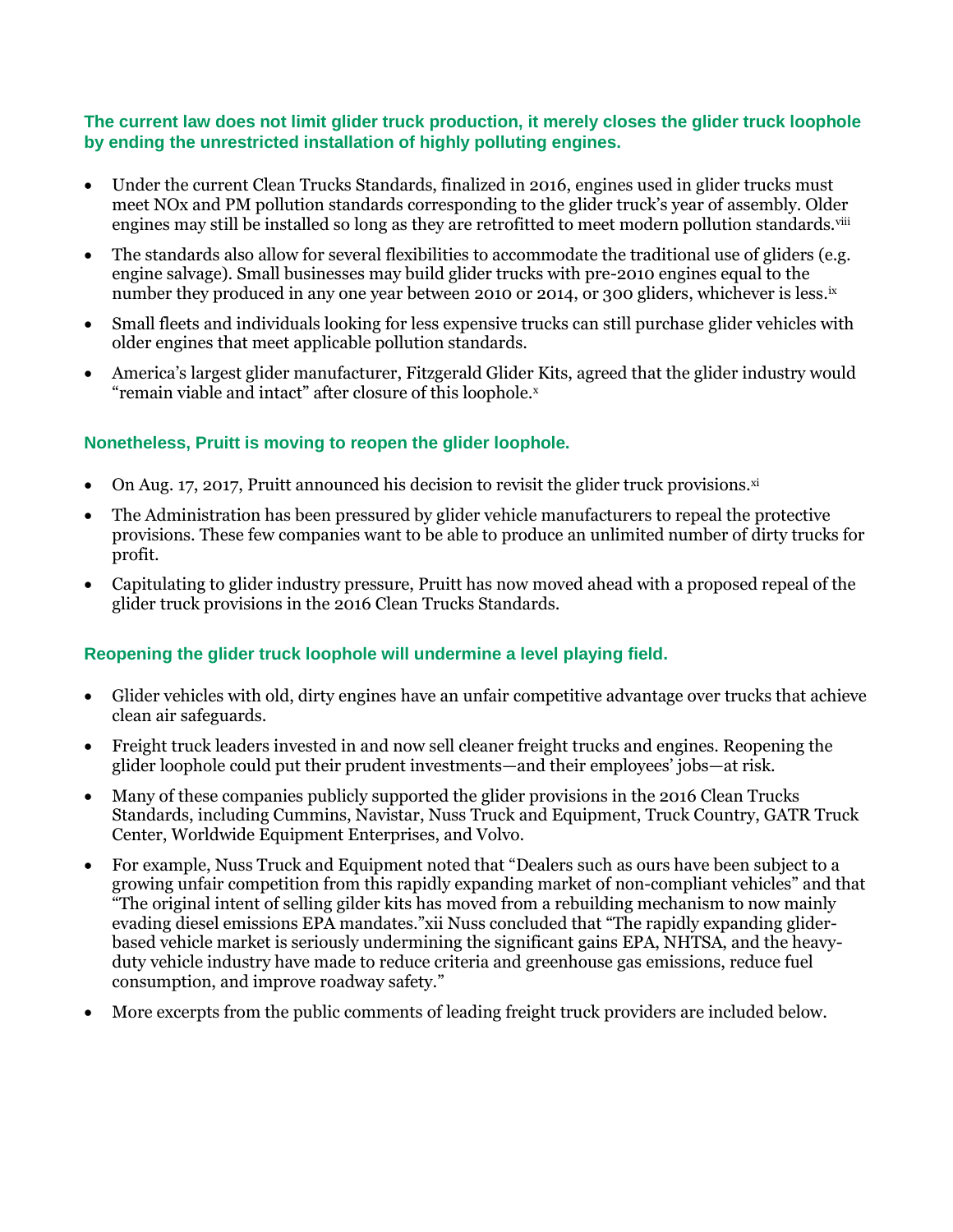## **Numerous trucking industry leaders have publicly opposed the unfair competition and pollution that would be allowed by a glider kit loophole**

## **Volvo**xiii

#### **What they said on:**

- **Unfair Competition:** "The availability of these vehicles [gliders] is creating an unlevel playing field for manufacturers of new vehicles designed and certified to be compliant to all current emissions, fuel efficiency, and safety regulations."
- **Size of Market:** "Gliders as a whole represent over 10,000 units annually"
- **Gliders should be considered new vehicles:** Volvo includes an advertisement from a glider manufacturer that advertises gliders as new.
- **Sub-300 cap:** "We further encourage EPA to reduce or, at a minimum maintain, the 300 unit production cap in the final action by the Agencies"

## **Clarke**xiv

#### **What they said on:**

- **Used engines:** "This commenter recommends that used engines be eliminated as an option when assembling gliders. A rebuilt engine that has been brought back to the original MY EPA emission standard is always a cleaner option than a used engine installed in a Glider chassis."
- **Sub-300 cap: "**For example each small trucking company's exemption could be the lesser of the average number of Gliders built annually over the past 3 years or 150 units/year.**"**
- **Establishing base years:** "Instead of using production years 2010‐ 2012 to establish peak levels use production years 2015-2016."
- **Gliders and vocational gliders each have 300 cap:** "The maximum cap with Gliders and Vocational Gliders would be 600/year."

## **Cummins**xv

#### **What they said on:**

- **Limits on glider kits:** "Cummins supports limitations on the use of glider kits"
- **Appropriate use of glider kits:** "[G]lider kits should not be used to circumvent the purchase of a currently certified engine and after treatment system"

## **GATR Truck Center<sup>xvi</sup>**

#### **What they said on:**

- **Unfair competition:** "Dealers such as ours have been subject to a growing unfair competition from this rapidly expanding market of non-compliant vehicles." "We strongly object to such an unfair disruption of market competition."
- **Support for regulation**: "GATR Truck Center strongly supports the Agencies' proposal to impose new requirements on companies assembling and offering for sale vehicles produced by installing used driveline components into new glider kits."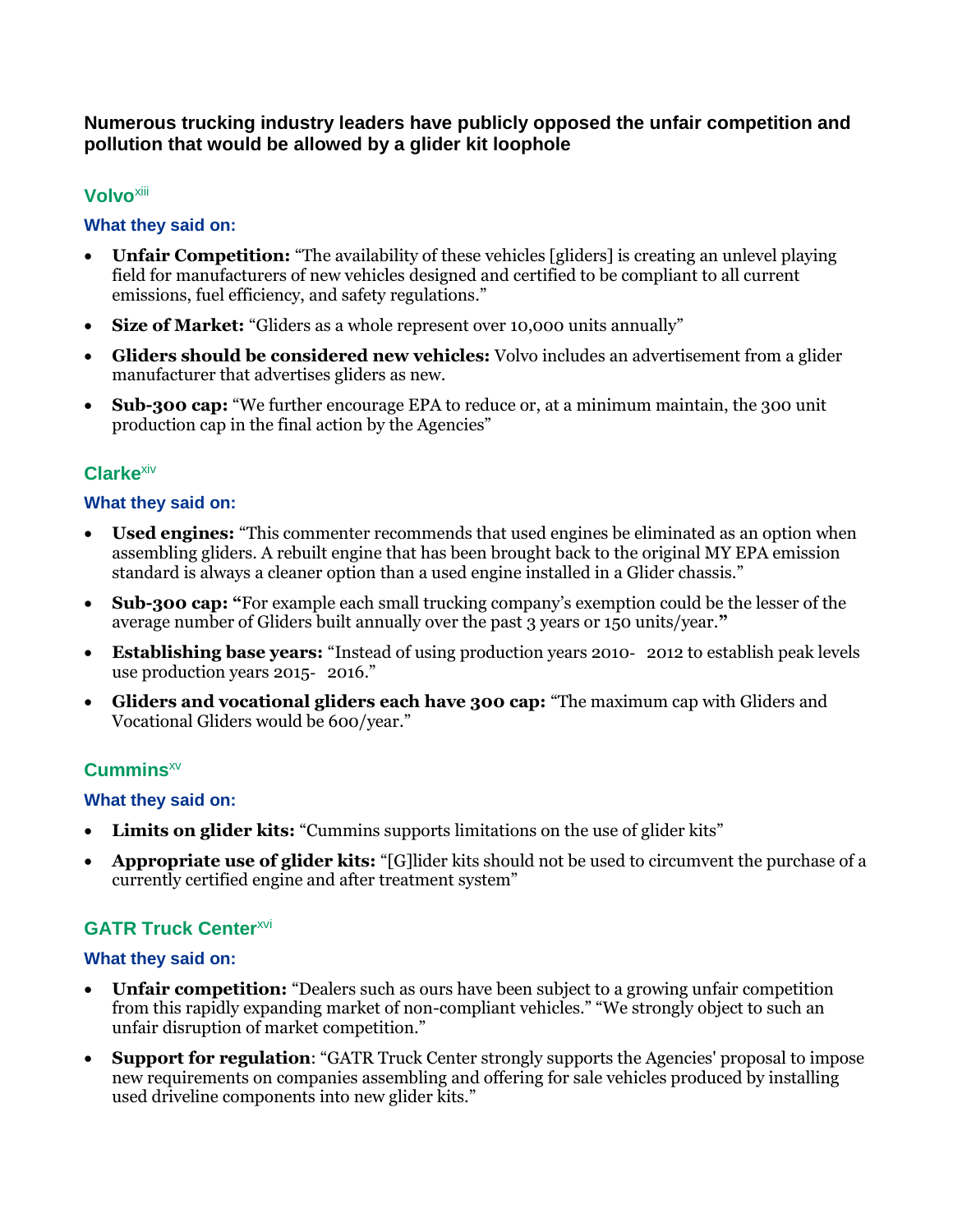## **Navistar**xvii

#### **What they said on:**

- **Support for regulation: "**Navistar supports the portion of the NPRM that addresses gliders. Further, Navistar suggests that the allowance is too high, and that gliders should either be limited to 200 per year or eliminated completely."
- **Unfair competition**: "the prevalence of gliders, addressed in the NPRM, is one example how these pressures can lead to distortions in the market for vehicles."

# **Nuss Truck & Equipment**<sup>xviii</sup>

#### **What they said on:**

- **Support for regulation: "**strongly supports the Agencies' proposal to impose new requirements on companies assembling and offering for sale vehicles produced by installing used driveline components into new glider kits. NHTSA should also enforce the existing regulations that require manufacturers of glider-based vehicles to comply with all applicable safety standards."
- **Unfair competition:** "Dealers such as ours have been subject to a growing unfair competition from this rapidly expanding market of non-compliant vehicles."
- **Inappropriate use of gliders**: "The original intent of selling gilder kits has moved from a rebuilding mechanism to now mainly evading diesel emissions EPA mandates"
- **Health and Emission:** "The rapidly expanding glider-based vehicle market is seriously undermining the significant gains EPA, NHTSA, and the heavy-duty vehicle industry have made to reduce criteria and greenhouse gas emissions, reduce fuel consumption, and improve roadway safety"

# **PACCAR**xix

#### **What they said on:**

 **Support the 300 cap**: "If the implementation is set at January 1, 2018 as proposed in the NPRM, then EPA should allow all small businesses, as defined by federal regulations, to assemble a minimum of 50 gliders per year as exempt from the engine / vehicle model year requirements, regardless of the emission standard of the engine, and up to their maximum sales in 2013 or 2014, or 300."

## **Truck Country of Wisconsin**<sup>xx</sup>

#### **What they said on:**

- **Emissions:** "We agree with EPA's assessment that most gliders manufactured today use remanufactured model year 2001 or older engines. Typically these engines have NOx and particulate matter (PM) emissions 20 to 40 times higher than today's clean diesel engines.
- **Inappropriate use: "**Since 2010 when EPAs current NOx and PM standards for heavy duty engines took effect, glider sales have increased nearly 10-fold as compared to the  $2004$ - $2006 \sim$  time frame. We agree with EPA that this increase reflects an attempt to avoid using engines that comply with EPAs 2010 standards, and is an attempt to circumvent the Clean Air Act's purpose to protect human health and the environment."